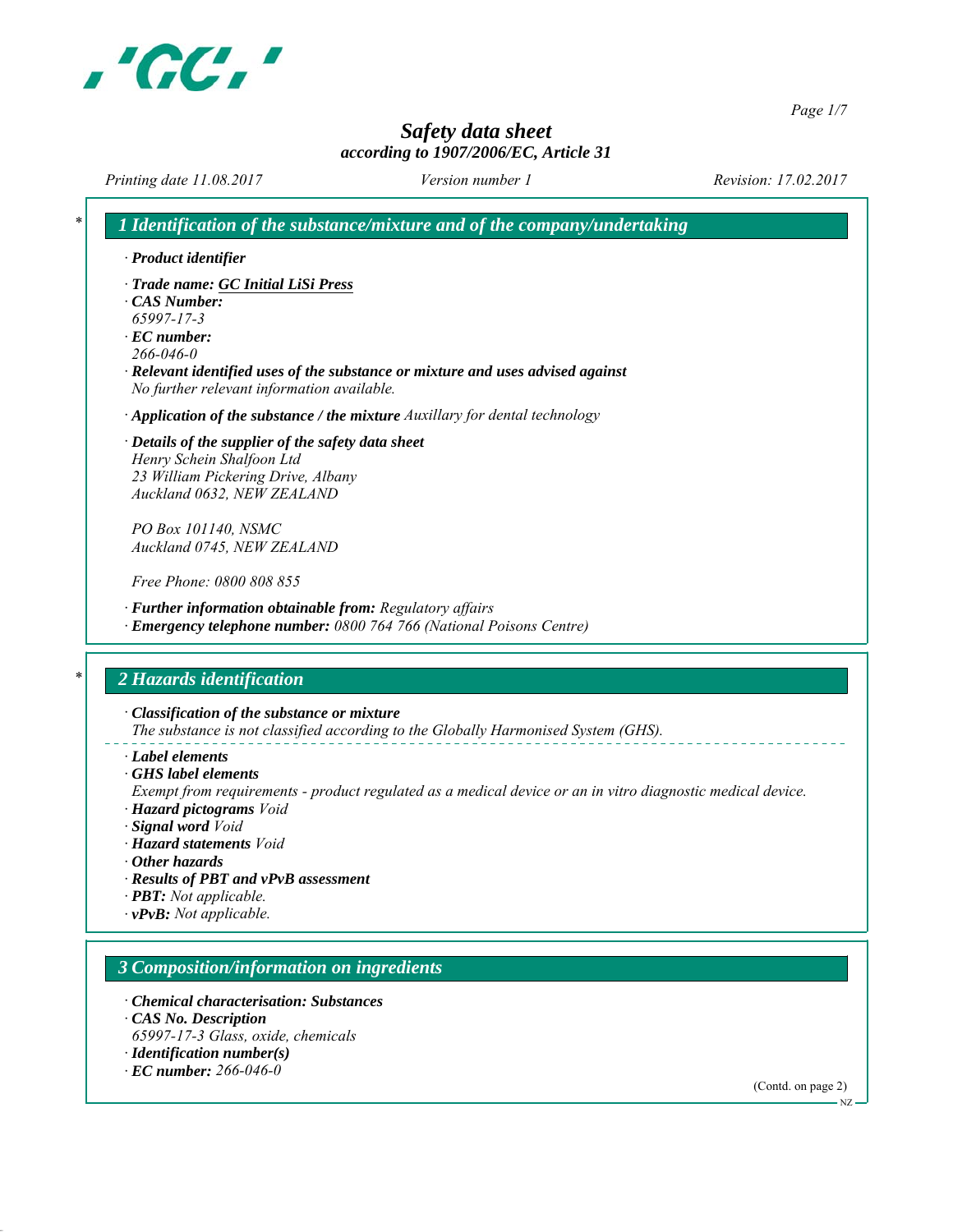*Printing date 11.08.2017 Revision: 17.02.2017 Version number 1*

*Trade name: GC Initial LiSi Press*

(Contd. of page 1)

*∙ Dangerous components: Void*

# *4 First aid measures*

*∙ Description of first aid measures*

*∙ General information:*

*No special measures required.*

*If symptoms persist consult doctor.*

- *∙ After inhalation: Take affected persons into fresh air and keep quiet.*
- *∙ After skin contact: Immediately rinse with water.*
- *∙ After eye contact:*

*Rinse opened eye for several minutes under running water. If symptoms persist, consult a doctor.*

*∙ After swallowing:*

*Rinse out mouth and then drink plenty of water.*

*If symptoms persist consult doctor.*

*∙ Information for doctor:*

*∙ Most important symptoms and effects, both acute and delayed No further relevant information available.*

*∙ Indication of any immediate medical attention and special treatment needed*

*No further relevant information available.*

## *5 Firefighting measures*

*∙ Extinguishing media*

*∙ Suitable extinguishing agents:*

*CO2, powder or water spray. Fight larger fires with water spray or alcohol resistant foam. Use fire extinguishing methods suitable to surrounding conditions.*

- *∙ For safety reasons unsuitable extinguishing agents: Water with full jet*
- *∙ Special hazards arising from the substance or mixture*

*Formation of toxic gases is possible during heating or in case of fire.*

- *∙ Advice for firefighters*
- *∙ Protective equipment: Wear self-contained respiratory protective device.*
- *∙ Additional information*

*Dispose of fire debris and contaminated fire fighting water in accordance with official regulations.*

## *6 Accidental release measures*

*∙ Personal precautions, protective equipment and emergency procedures Remove persons from danger area. ∙ Environmental precautions:*

*Do not allow product to reach sewage system or any water course. Do not allow to penetrate the ground/soil.*

*∙ Methods and material for containment and cleaning up: Pick up mechanically.*

*Dispose of the material collected according to regulations.*

*∙ Reference to other sections*

*See Section 7 for information on safe handling.*

*See Section 8 for information on personal protection equipment.*

*See Section 13 for disposal information.*

(Contd. on page 3)

NZ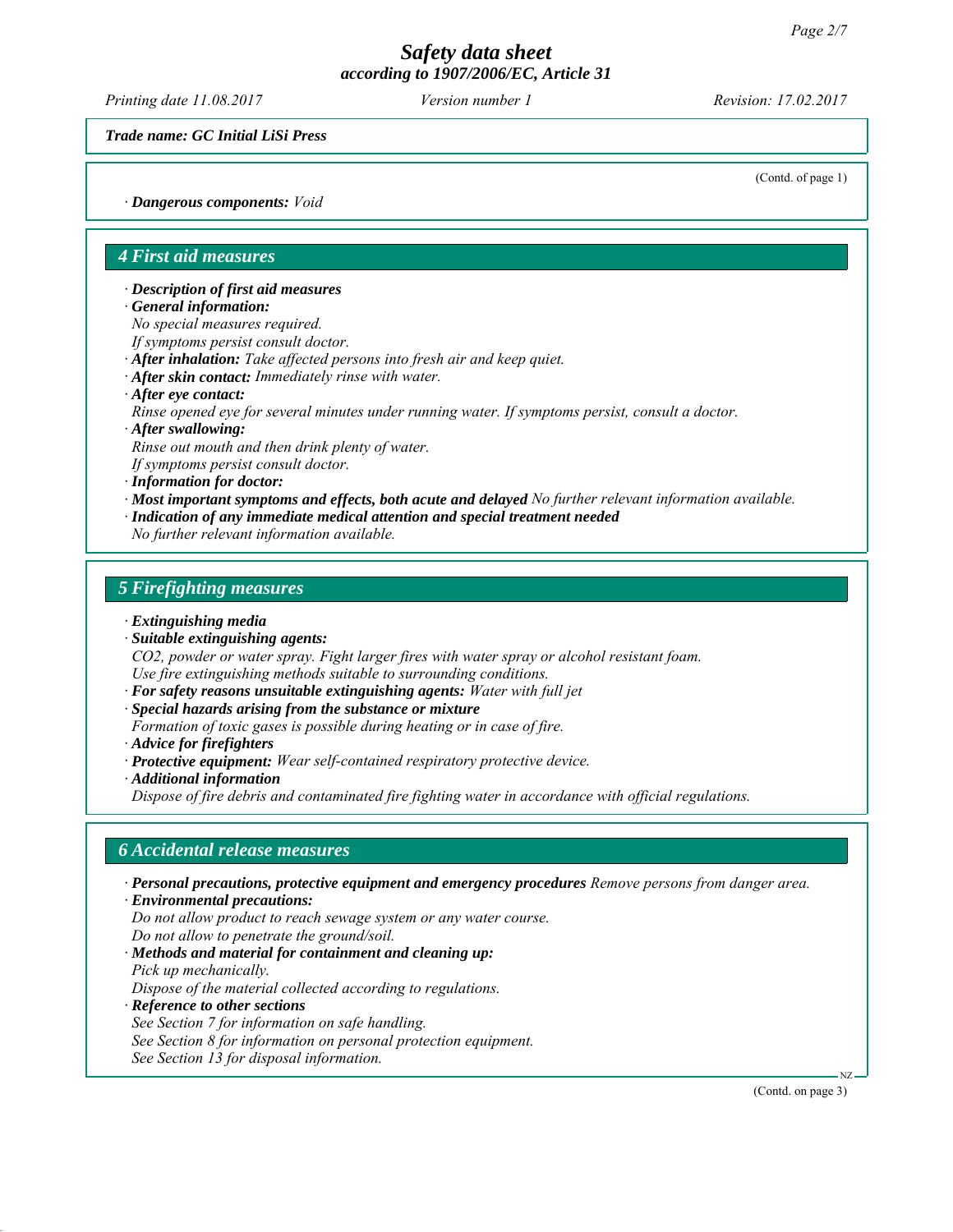*Printing date 11.08.2017 Revision: 17.02.2017 Version number 1*

## *Trade name: GC Initial LiSi Press*

(Contd. of page 2)

#### *7 Handling and storage*

- *∙ Handling:*
- *∙ Precautions for safe handling*

*Prevent formation of dust.*

- *Any unavoidable deposit of dust must be regularly removed.*
- *∙ Information about fire and explosion protection: Dust can combine with air to form an explosive mixture.*
- *∙ Conditions for safe storage, including any incompatibilities*
- *∙ Storage:*
- *∙ Requirements to be met by storerooms and receptacles: Store only in unopened original receptacles.*
- *∙ Information about storage in one common storage facility: Store away from foodstuffs.*
- *∙ Further information about storage conditions: None.*
- *∙ Specific end use(s) No further relevant information available.*

## *8 Exposure controls/personal protection*

*∙ Additional information about design of technical facilities: No further data; see item 7.*

- *∙ Control parameters*
- *∙ Ingredients with limit values that require monitoring at the workplace: Not required.*
- *∙ Additional information: The lists valid during the making were used as basis.*
- *∙ Exposure controls*
- *∙ Personal protective equipment:*
- *∙ General protective and hygienic measures:*

*The usual precautionary measures are to be adhered to when handling chemicals.*

*Do not inhale dust / smoke / mist.*

*Wash hands before breaks and at the end of work.*

- *∙ Respiratory protection: Suitable respiratory protective device recommended.*
- *∙ Protection of hands: Protective gloves*
- *∙ Material of gloves*

*The selection of the suitable gloves does not only depend on the material, but also on further marks of quality and varies from manufacturer to manufacturer.*

*The selection of the suitable gloves does not only depend on the material, but also on further marks of quality and varies from manufacturer to manufacturer. As the product is a preparation of several substances, the resistance of the glove material can not be calculated in advance and has therefore to be checked prior to the application.*

*∙ Penetration time of glove material*

*The exact break through time has to be found out by the manufacturer of the protective gloves and has to be observed.*

*∙ Eye protection: Safety glasses*

# *9 Physical and chemical properties*

| · Information on basic physical and chemical properties<br><b>General Information</b> |                                    |   |  |  |  |
|---------------------------------------------------------------------------------------|------------------------------------|---|--|--|--|
| $\cdot$ Appearance:                                                                   |                                    |   |  |  |  |
| Form:                                                                                 | Solid                              |   |  |  |  |
| Colour:                                                                               | According to product specification |   |  |  |  |
| $\cdot$ <i>Odour:</i>                                                                 | <i><u><b>Odourless</b></u></i>     |   |  |  |  |
| • Odour threshold:                                                                    | Not determined                     |   |  |  |  |
|                                                                                       |                                    | . |  |  |  |

(Contd. on page 4)

NZ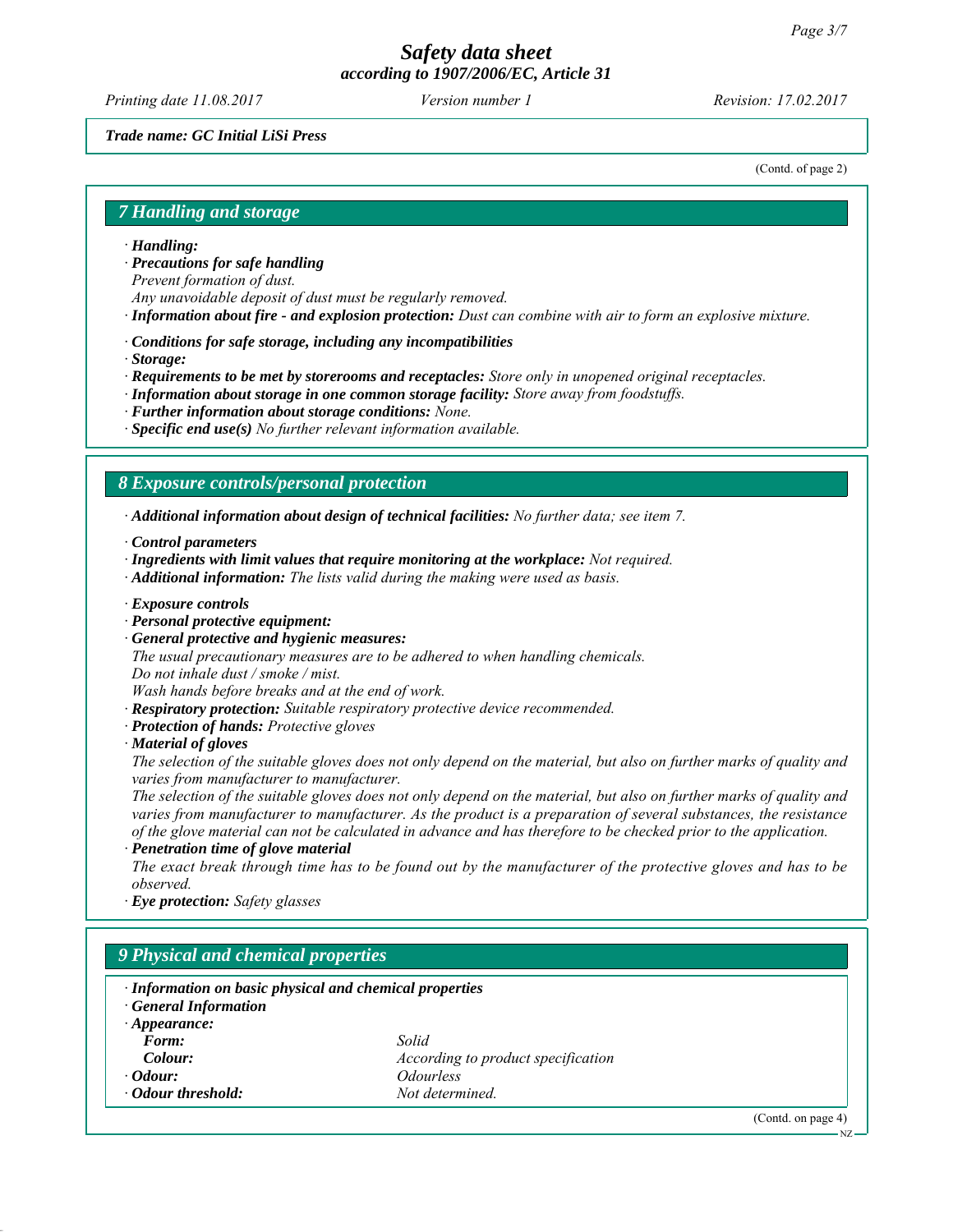*Printing date 11.08.2017 Revision: 17.02.2017 Version number 1*

*Trade name: GC Initial LiSi Press*

|                                                        |                                               | (Contd. of page 3) |
|--------------------------------------------------------|-----------------------------------------------|--------------------|
| $\cdot$ pH-value:                                      | Not applicable.                               |                    |
| · Change in condition                                  |                                               |                    |
| Melting point/freezing point:                          | Undetermined.                                 |                    |
| Initial boiling point and boiling range: Undetermined. |                                               |                    |
| · Flash point:                                         | Not applicable.                               |                    |
| · Flammability (solid, gas):                           | Product is not flammable.                     |                    |
| · Ignition temperature:                                | Undetermined.                                 |                    |
| · Decomposition temperature:                           | Not determined.                               |                    |
| $\cdot$ Auto-ignition temperature:                     | Not determined.                               |                    |
| $\cdot$ Explosive properties:                          | Product does not present an explosion hazard. |                    |
| · Explosion limits:                                    |                                               |                    |
| Lower:                                                 | Not determined.                               |                    |
| <b>Upper:</b>                                          | Not determined.                               |                    |
| · Vapour pressure:                                     | Not applicable.                               |                    |
| $\cdot$ Density at 20 $\cdot$ C:                       | $2.5$ g/cm <sup>3</sup>                       |                    |
| · Relative density                                     | Not determined.                               |                    |
| · Vapour density                                       | Not applicable.                               |                    |
| $\cdot$ Evaporation rate                               | Not applicable.                               |                    |
| · Solubility in / Miscibility with                     |                                               |                    |
| water:                                                 | Insoluble.                                    |                    |
| · Partition coefficient: n-octanol/water:              | Not determined.                               |                    |
| · Viscosity:                                           |                                               |                    |
| Dynamic:                                               | Not applicable.                               |                    |
| Kinematic:                                             | Not applicable.                               |                    |
| Organic solvents:                                      | $0.0\%$                                       |                    |
| $\cdot$ Other information                              | No further relevant information available.    |                    |

# *10 Stability and reactivity*

*∙ Reactivity No further relevant information available.*

*∙ Chemical stability*

*∙ Thermal decomposition / conditions to be avoided: No decomposition if used according to specifications.*

*∙ Possibility of hazardous reactions No dangerous reactions known.*

*∙ Conditions to avoid No further relevant information available.*

*∙ Incompatible materials: No further relevant information available.*

*∙ Hazardous decomposition products: No dangerous decomposition products known.*

## *\* 11 Toxicological information*

*∙ Information on toxicological effects*

*∙ Acute toxicity*

*∙ LD/LC50 values relevant for classification: No further relevant information available.*

(Contd. on page 5)

NZ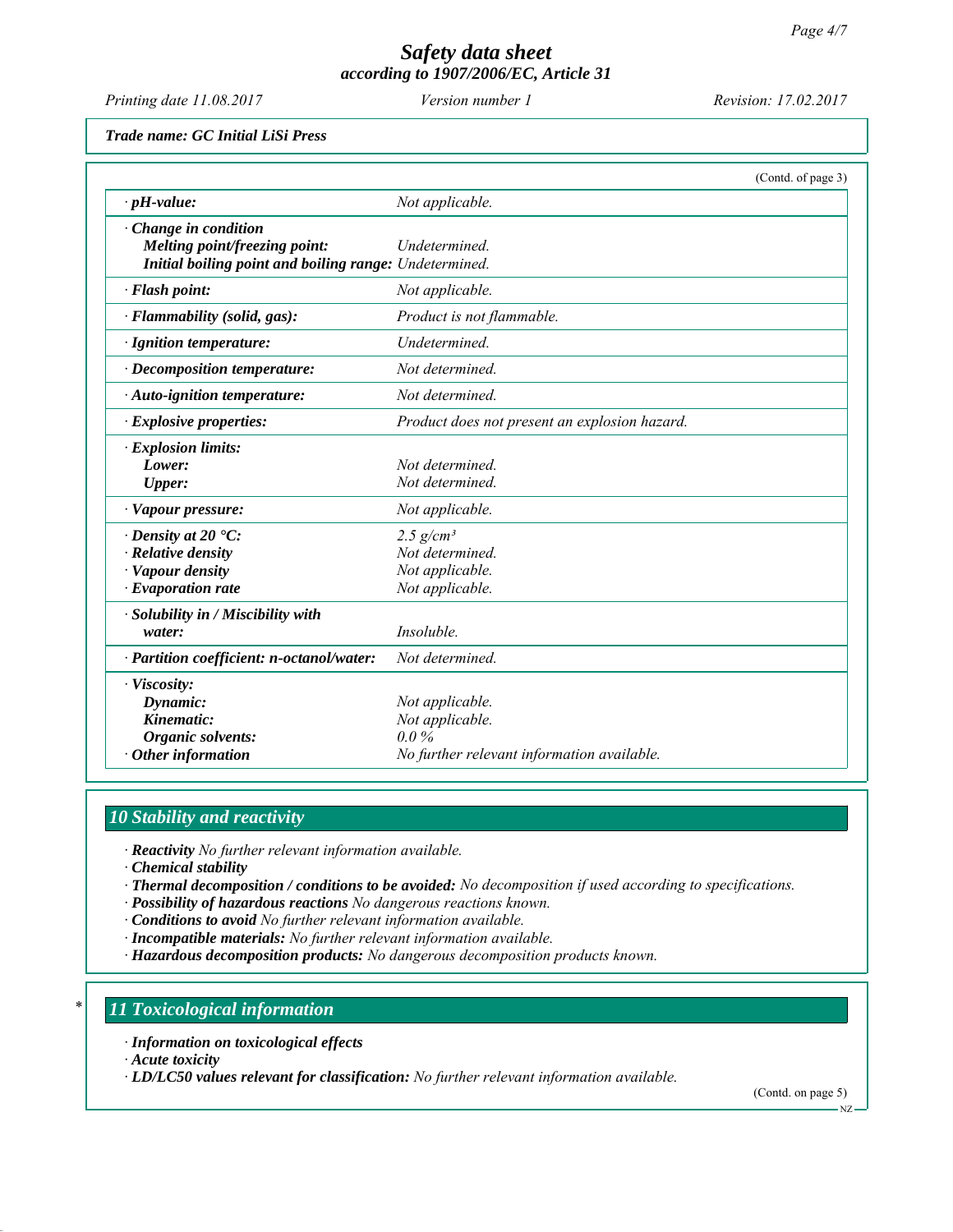*Printing date 11.08.2017 Revision: 17.02.2017 Version number 1*

(Contd. of page 4)

*Trade name: GC Initial LiSi Press*

*∙ Primary irritant effect:*

- *∙ Skin corrosion/irritation No irritant effect.*
- *∙ Serious eye damage/irritation No irritating effect.*
- *∙ Respiratory or skin sensitisation No sensitising effects known.*
- *∙ Additional toxicological information: The product is not subject to classification according to the calculation method of the General EU Classification Guidelines for Preparations as issued in the latest version. The substance is not subject to classification according to the latest version of the EU lists.*
- *∙ Repeated dose toxicity No further relevant information available.*
- *∙ CMR effects (carcinogenity, mutagenicity and toxicity for reproduction) No further relevant information available.*

# *12 Ecological information*

*∙ Toxicity*

*∙ Aquatic toxicity: No further relevant information available.*

- *∙ Persistence and degradability No further relevant information available.*
- *∙ Behaviour in environmental systems:*
- *∙ Bioaccumulative potential No further relevant information available.*
- *∙ Mobility in soil No further relevant information available.*
- *∙ Additional ecological information:*

*∙ General notes:*

*Do not allow undiluted product or large quantities of it to reach ground water, water course or sewage system.*

- *∙ Results of PBT and vPvB assessment*
- *∙ PBT: Not applicable.*
- *∙ vPvB: Not applicable.*
- *∙ Other adverse effects No further relevant information available.*

# *13 Disposal considerations*

*∙ Waste treatment methods*

*∙ Recommendation*

*Must not be disposed together with household garbage. Do not allow product to reach sewage system. Contact waste processors for recycling information.*

*∙ Recommendation: Disposal must be made according to official regulations.*

| $\cdot$ UN-Number                  |               |  |
|------------------------------------|---------------|--|
| ADR, ADN, IMDG, IATA               | not regulated |  |
| $\cdot$ UN proper shipping name    |               |  |
| ADR, ADN, IMDG, IATA               | not regulated |  |
| $\cdot$ Transport hazard class(es) |               |  |
| ADR, ADN, IMDG, IATA               |               |  |
| · Class                            | not regulated |  |

*<sup>∙</sup> Uncleaned packaging:*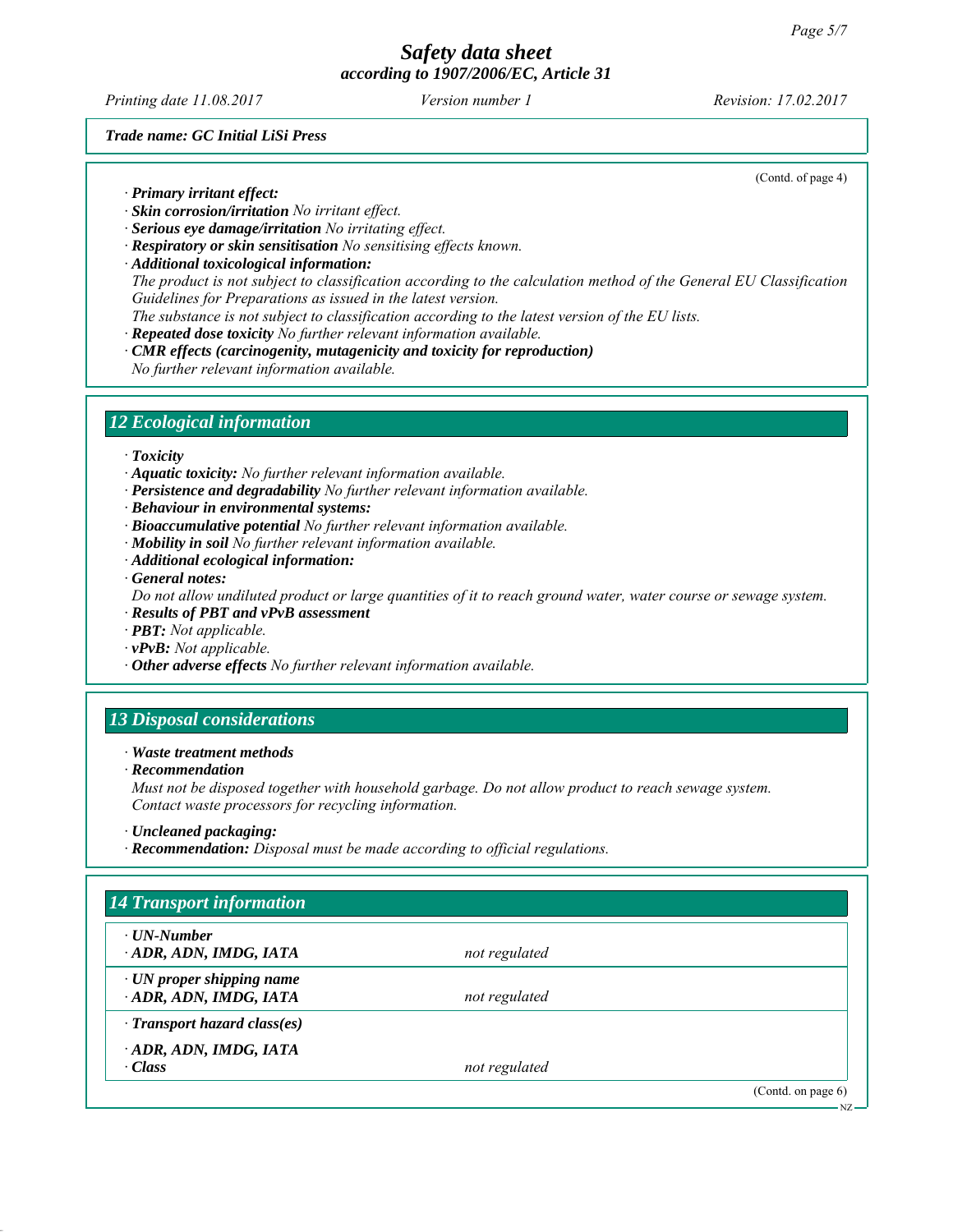*Printing date 11.08.2017 Revision: 17.02.2017 Version number 1*

*Trade name: GC Initial LiSi Press*

|                                                                         |                 | (Contd. of page 5) |
|-------------------------------------------------------------------------|-----------------|--------------------|
| · Packing group<br>ADR, IMDG, IATA                                      | not regulated   |                    |
| $\cdot$ Environmental hazards:<br>$\cdot$ Marine pollutant:             | No              |                    |
| $\cdot$ Special precautions for user                                    | Not applicable. |                    |
| · Transport in bulk according to Annex II of Marpol<br>and the IBC Code | Not applicable. |                    |
| · UN "Model Regulation":                                                | not regulated   |                    |

## *\* 15 Regulatory information*

*∙ Safety, health and environmental regulations/legislation specific for the substance or mixture*

*∙ New Zealand Inventory of Chemicals*

*65997-17-3 Glass, oxide, chemicals*

*∙ GHS label elements Void*

*∙ Hazard pictograms Void*

*∙ Signal word Void*

*∙ Hazard statements Void*

*∙ Directive 2012/18/EU*

*∙ Named dangerous substances - ANNEX I None of the ingredients is listed.*

*∙ Chemical safety assessment: A Chemical Safety Assessment has not been carried out.*

# *16 Other information*

*∙ Department issuing SDS: Regulatory affairs*

*∙ Contact: msds@gceurope.com*

*∙ Abbreviations and acronyms:*

*ADR: Accord européen sur le transport des marchandises dangereuses par Route (European Agreement concerning the International Carriage of Dangerous Goods by Road)*

*IMDG: International Maritime Code for Dangerous Goods*

*IATA: International Air Transport Association EINECS: European Inventory of Existing Commercial Chemical Substances*

*ELINCS: European List of Notified Chemical Substances*

*CAS: Chemical Abstracts Service (division of the American Chemical Society)*

*LC50: Lethal concentration, 50 percent*

*LD50: Lethal dose, 50 percent*

*PBT: Persistent, Bioaccumulative and Toxic*

*vPvB: very Persistent and very Bioaccumulative*

*∙ Sources*

- *ECHA (http://echa.europa.eu/)*
- *EnviChem (www.echemportal.org)*

*∙ \* Data compared to the previous version altered.*

*This version replaces all previous versions. Disclaimer:*

*The information contained herein is believed to be true and accurate. However, all statements, recommendations or suggestions are made without any guarantee, representation or warranty, express or implied, on our part. Therefore, no warranty is made or to be implied that the information set out in this document is accurate or complete, and we accordingly exclude all liability in connection with the use of this information or the products referred to herein. All such risks are assumed by the purchaser/user. The information contained herein is also*

(Contd. on page 7)

NZ